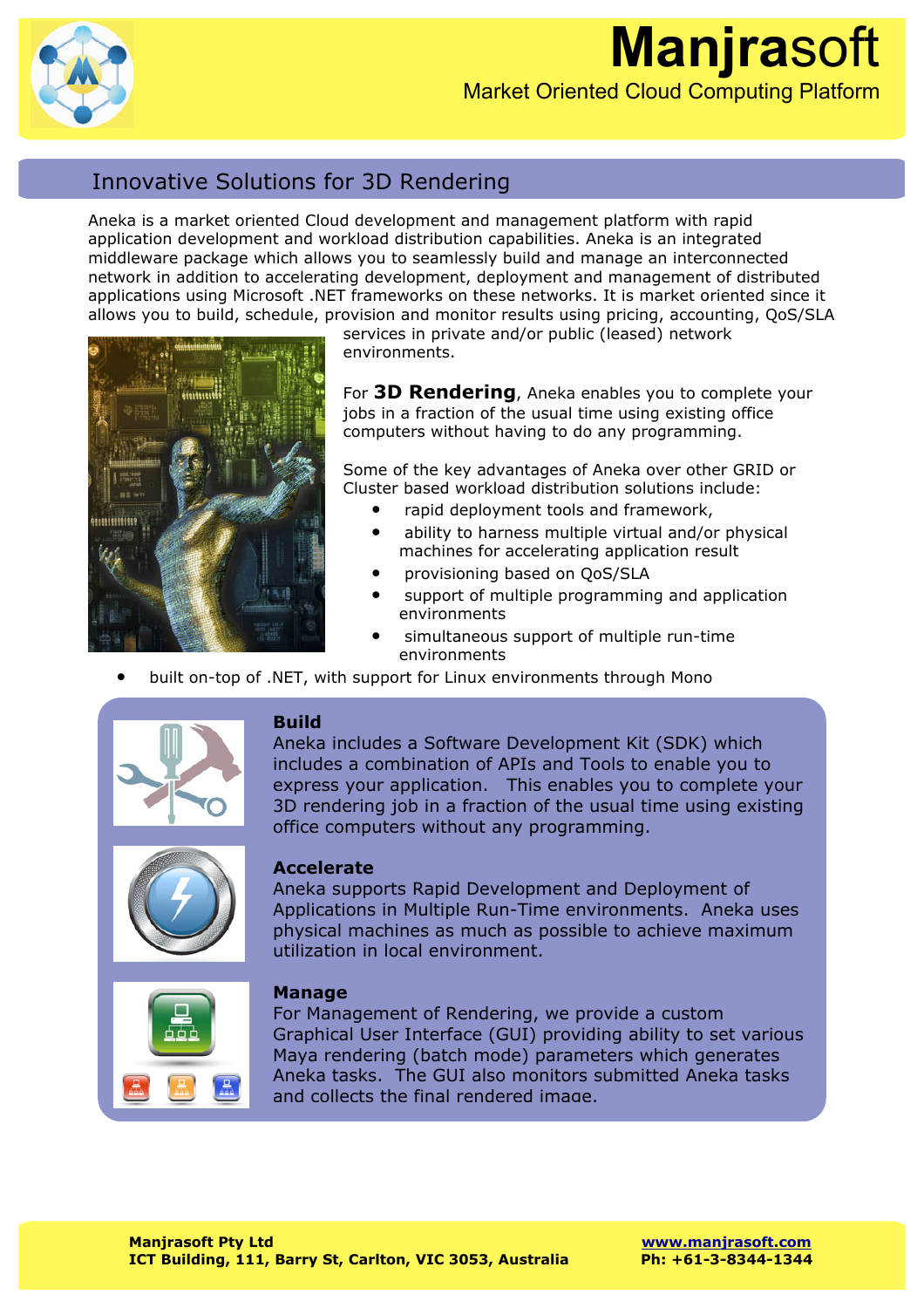

#### **BUILD**



Aneka includes a Software Development Kit (SDK) which includes a combination of APIs and Tools to enable you to express your application. This enables you to complete your 3D rendering job in a fraction of the usual time using existing office computers without having to do any programming.

For **building solution to accelerate 3D rendering**, you can use Aneka's Design Explorer tool. The Design Explorer uses parameter sweep to express the rendering job over multiple computers without having to do any programming. The Design Explorer takes existing applications like 3D Rendering and sends different parameter sets provided by Maya in form of command line to produce multiple distributed executions on the same application.

The Design Explorer is a visual environment that helps users to quickly create parameter sweeping applications and run it in few steps. More precisely, the Design Explorer provides a wizard allowing users to:

- Identify the executable required to run the application;
- Define the parameters that control application execution and their domains;
- Provide the required input files for running the application;<br>• Define all the output files that will be produced by the appl
- Define all the output files that will be produced by the application and made available to the user;
- Define the sequence of commands that compose the task template that will be run remotely;

The Aneka SDK includes some ready to use task classes that provide the basic operations for composing the task template: execute an application, copy, rename, and delete a file. It also provides an interface that allows developers to create task classes supporting parameter sweeping.

Once the template is complete, the Design Explorer allows the user to directly run it on Aneka Clouds by using the parameter sweeping APIs. Different visualisations are provided and statistics collected by the environment in order to monitor the progress of the application.

The single solution developed using the Design Explorer can be run on different types of Runtime environments like

- PC Grids (also called Enterprise Grids)
- Data Centers (Clusters)
- MultiCore Computers
- Public and/or private networks
- Virtual Machine or Physical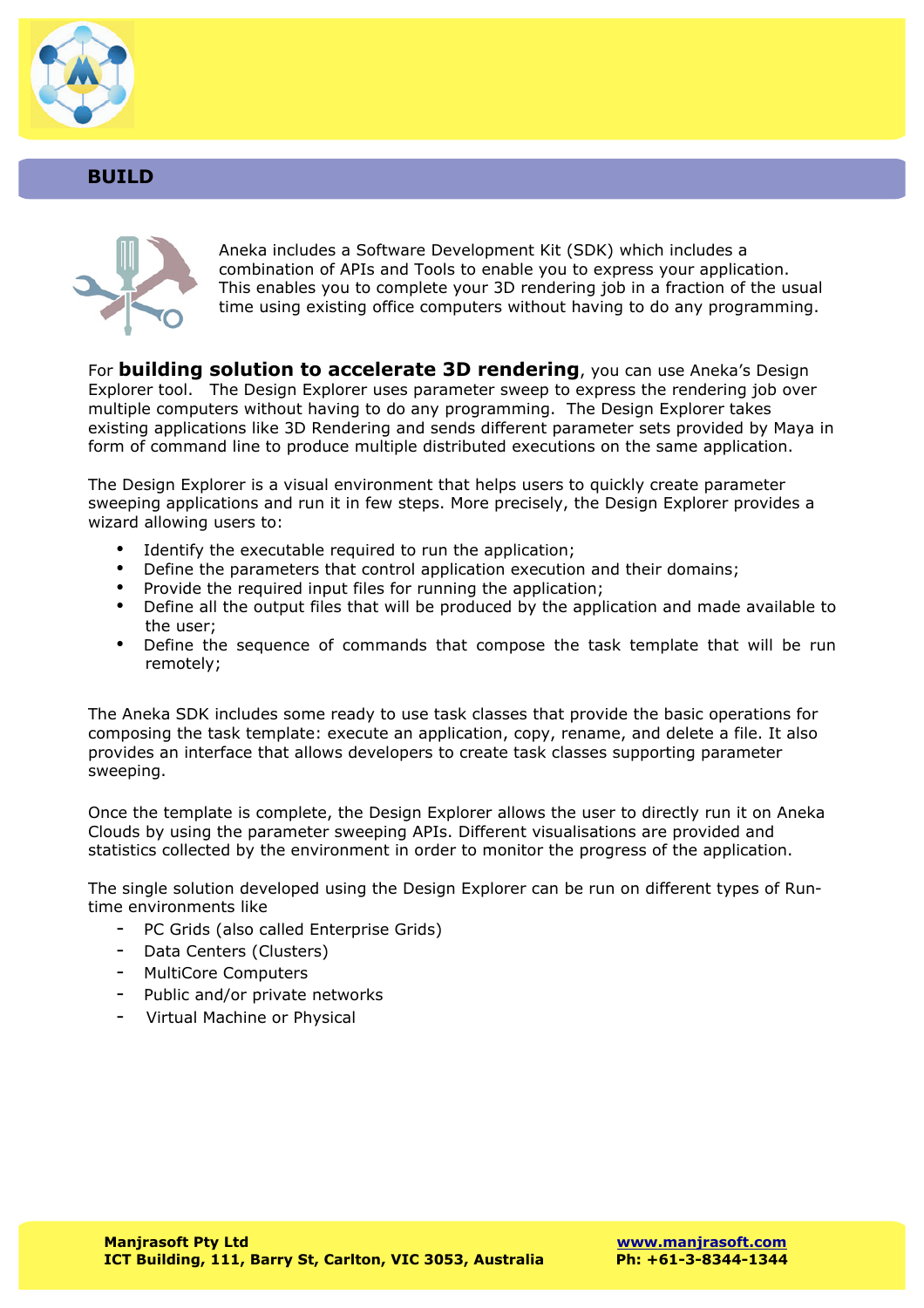

#### **ACCELERATE**



Aneka supports Rapid Development and Deployment of Applications in Multiple Run-Time environments. Aneka uses physical machines as much as possible to achieve maximum utilization in local environment. As demand increases, Aneka provisions VMs via private clouds (Xen or VMWare) or Public Clouds (Amazon).

For **Accelerating 3D Rendering results**, Aneka speeds development, deployment and execution time by hiding away the complexity and making it easy.

How we accelerate Development and Deployment:

1) Rapid Deployment includes support of Parameter Sweep using Design Explorer Tool. Parameter sweep takes existing applications that are controlled by a set of parameters passed as a command line and produces multiple distributed executions of the same application with different parameter sets.

2) Building on-top of .NET allows multiple programming languages to be supported, thereby making it faster to get existing applications running.

3) Develop Application once and run in multiple environments simultaneously. Support for Multiple Run-time environments saves you time in programming your applications. Aneka supports Virtual Machine and Physical hardware in private and public networks.

4) Optimized for networked multi-core computers, Aneka effectively virtualizes your application which allows you to harness the power of multiple computers for the same workload. This gives you results in near real-time allowing you to make faster decisions.

5) Aneka Scheduler allows you to run multiple applications on same Run-time environment either concurrently (simultaneously) or in a queue arrangement.

**Jixiong Sun, Vice Director of IT, GoFront Group (China Southern Railways) said** *"ANEKA technology not only improves the overall productivity of our product design, but also it gives us a fantastic opportunity to utilise our existing desktop resources which achieves the maximum utilisation of our existing investment*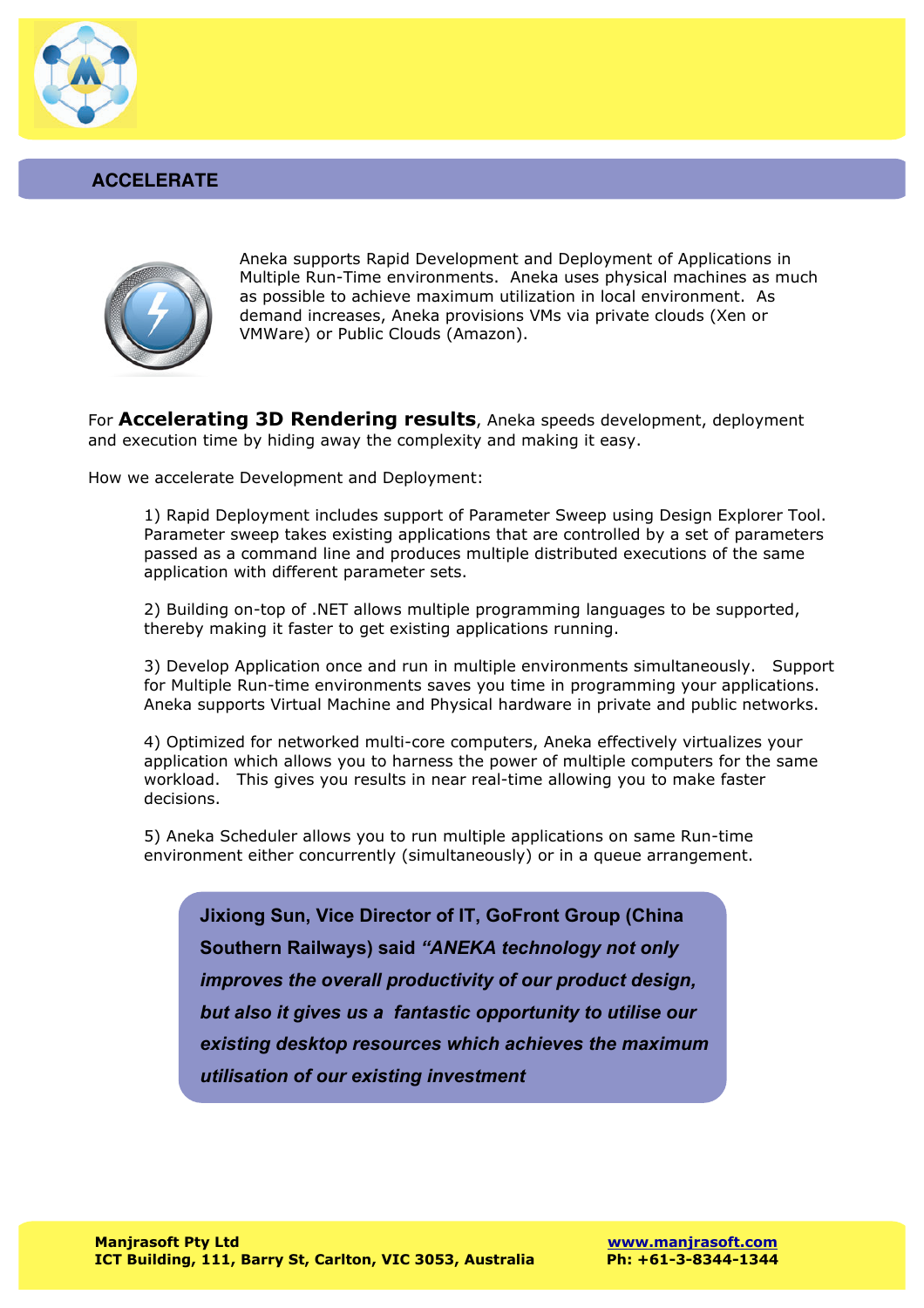

#### **MANAGE**



Management includes Graphical User Interface (GUI) and APIs to set-up, monitor, manage and maintain remote and global Aneka compute clouds. Aneka also has an accounting mechanism and manages priorities and scalability based on SLA/QoS which enables dynamic provisioning.

For **Management of Rendering**, we provide a custom Graphical User Interface (GUI) providing ability to set various Maya rendering (batch mode) parameters which generates Aneka tasks. The GUI also monitors submitted Aneka tasks and collects the final rendered image.

The Aneka Management Studio also assists with the following:

- Quick setup of computing clouds;
- Remote installation and configuration of nodes;
- Remote control of containers;
- System load monitoring and tuning.
- Monitor aggregate dynamic statistics and probing individual nodes for CPU and memory load
- Extensible framework add new features and services by implementing management plug-ins

Other management features include:

- Accounting and Pricing services provide flexible pricing strategies and keeping track of applications, reservations and users.
- Dynamic Capacity Management provisioning to elastically scale up and down according to application requirements.
- Service Oriented allowing discovery of services and available nodes
- Automatic overflow and Failover giving high availability based on SLA

#### *Global Headquarters - Melbourne:*

**Dr. Rajkumar Buyya** Karthik Sukumar **Karthik Sukumar** CEO/CTO **Product Manager** Ph: +61 (0) 3 8344 1344 Ph: +61 (0) 3 8344 1335

raj@manjrasoft.com karthik@manjrasoft.com

Aneka is a platform and a framework for developing distributed applications on the Cloud.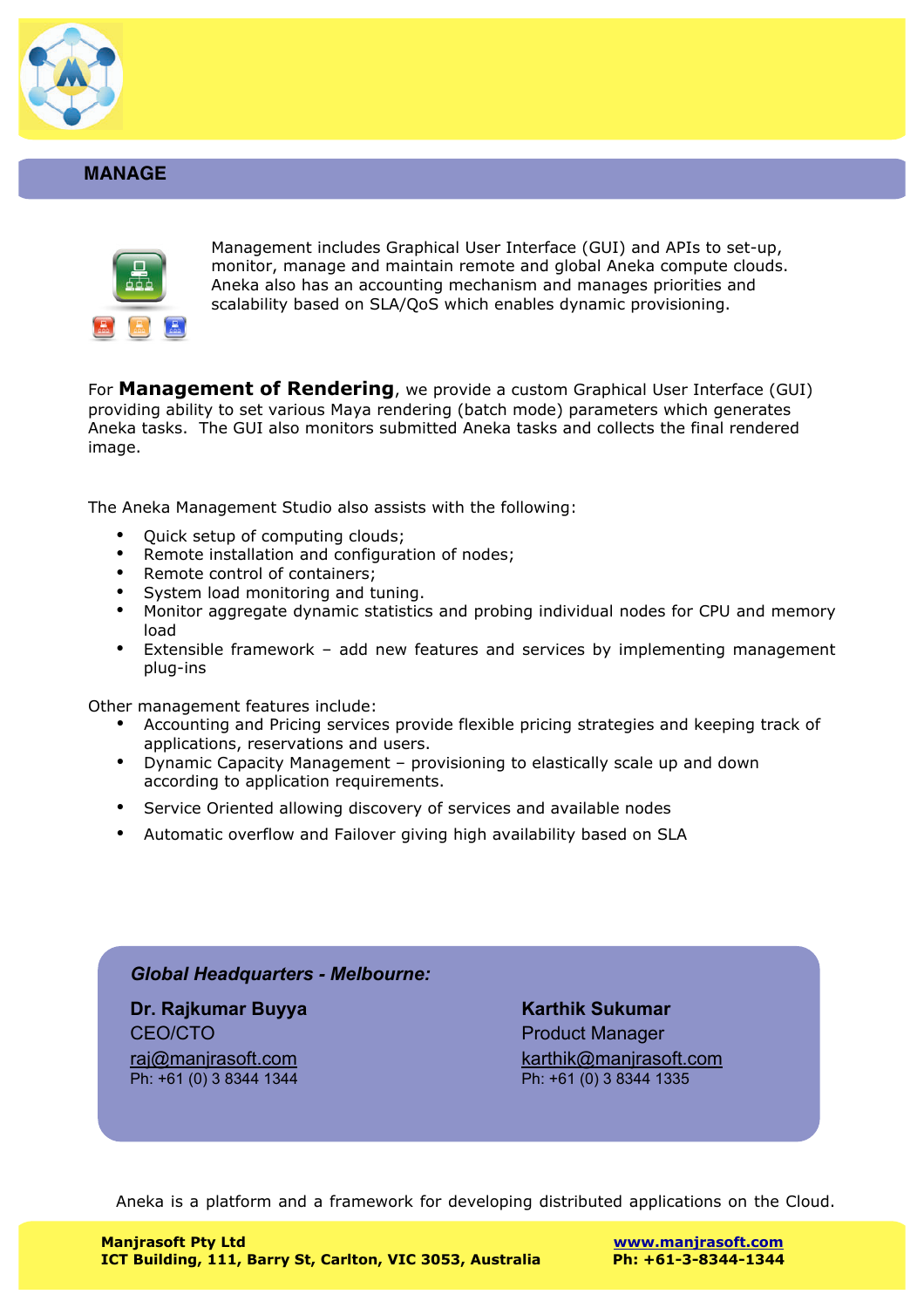

#### **ANEKA ARCHITECTURE**

It harnesses the spare CPU cycles of a heterogeneous network of desktop PCs and servers or data centers on demand. Aneka provides developers with a rich set of APIs for transparently exploiting such resources and expressing the business logic of applications by using the preferred programming abstractions. System administrators can leverage on a collection of tools to monitor and control the deployed infrastructure. This can be a public cloud available to anyone through the Internet, or a private cloud constituted by a set of nodes with restricted access.

The Aneka based computing cloud is a collection of physical and virtualized resources connected through a network, which are either the Internet or a private intranet. Each of these

resources hosts an instance of the Aneka Container representing the runtime environment where the distributed applications are executed. The container provides the basic management features of the single node and leverages all the other operations on the services that it is hosting. The services are broken up into fabric, foundation, and execution services. Fabric services directly interact with the node through the Platform Abstraction Layer (PAL) and perform hardware profiling and dynamic resource provisioning. Foundation services identify the core system of the Aneka middleware, providing a set of basic features to enable Aneka containers to perform specialized and specific sets of tasks. Execution services directly deal with the scheduling and execution of applications in the Cloud.

One of the key features of Aneka is the ability of providing different ways for expressing distributed applications by offering different programming models;



Figure 1. Overview of Aneka Framework

execution services are mostly concerned with providing the middleware with an implementation for these models. Additional services such as persistence and security are transversal to the entire stack of services that are hosted by the Container. At the application level, a set of different components and tools are provided to: 1) simplify the development of applications (SDK); 2) porting existing applications to the Cloud; and 3) monitoring and managing the Aneka Cloud.

A common deployment for 3D Rendering is presented in Figure 2. An Aneka based Cloud is